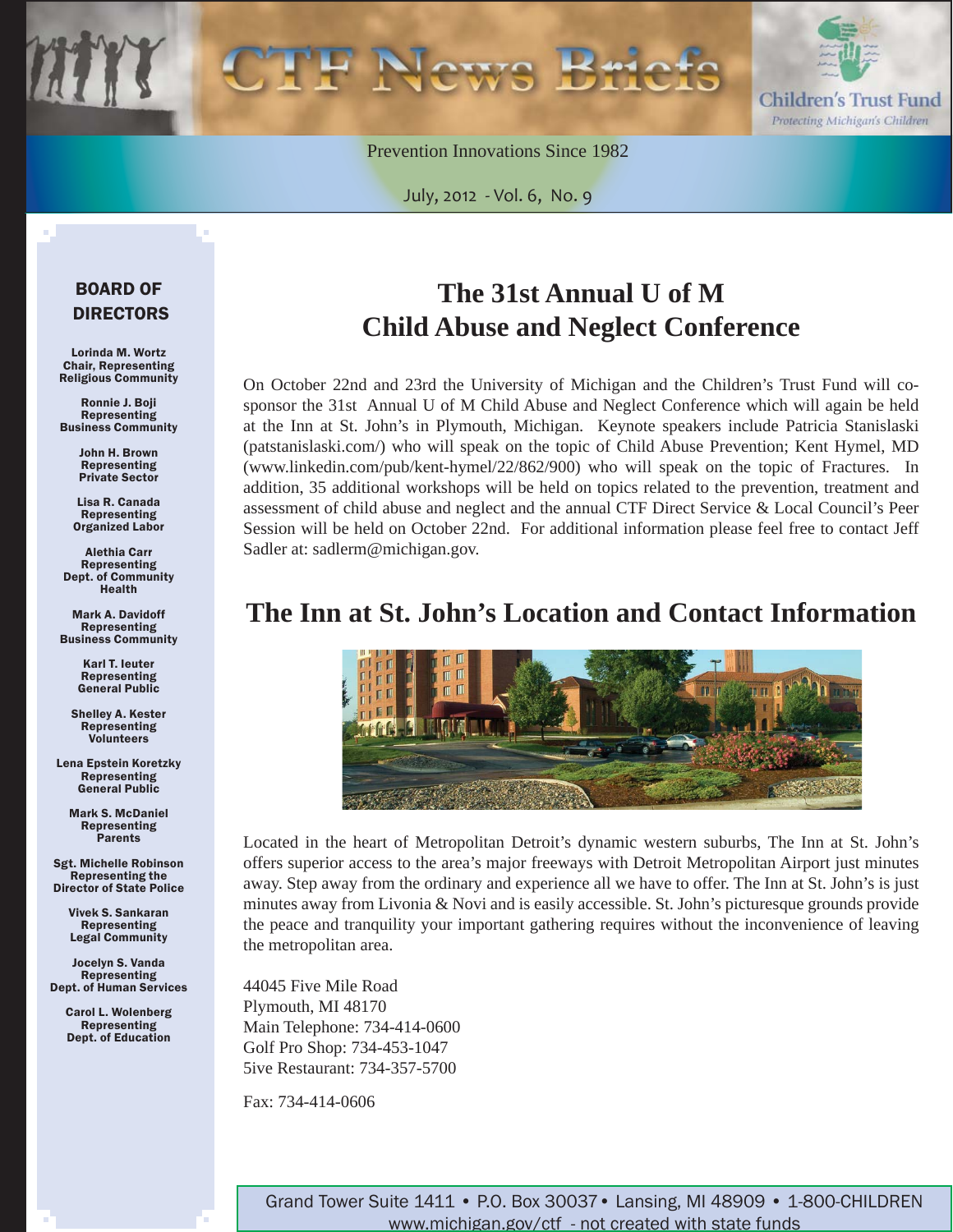## **Regional Meetings**



CTF regional meetings have begun once more for the 3rd year in a row. The state's Local Councils are divided into 7 regions. On June 27, 2012, we began with the southeast region in Ann Arbor. It was a great, animated day with over 20 Local Council enthusiastic attendees. Thanks to all who attended! A special thank you goes to Jyoti Gupta for hosting the regional meeting. The feedback from the meetings was very positive. Topics covered during the 7 hour meeting included; council sharing with a focus on fundraising, technical assistance with EGrAMS reporting including feedback from councils about improving the reporting process, a council sharing/peer review process with a focus on board development and finally an exploration of Safe Sleep programming. Information obtained in the Safe Sleep module will be shared with DHS executive leadership.

Additional meetings are arranged throughout the summer in Stanton, Kalamazoo, Saginaw, Gaylord, Newberry and Marquette. These engaging sessions afford regional partners, to share and gain support from each other. In addition to council coordinators, Local Councils are welcome and encouraged to bring others to the regional meetings. The input from board members and volunteers at this past meeting enriched all discussions.

Please contact Emily (wachsbergere@michigan.gov) with any questions about the 6 remaining meetings. The meetings take place from 9am – 4pm. Lunch and snacks are provided by CTF. See below for further information about the remaining 6 meetings.

- West Thursday, July 12th, Montcalm ISD, 621 New Street, Stanton, MI 48888
- Southwest Monday, July 16th, Goodwill Industries Building, 420 East Alcott Street, Kalamazoo, MI 49001
- East Tuesday, July 31st, Mid-Michigan Children's Museum 315 W. Genesee Ave Saginaw, MI 48602
- Northern Lower Peninsula, Wednesday, August 1st, BJ's Banquet Meeting Rooms, 990 N. Center St, Gaylord, MI, 49735
- Eastern Upper Peninsula Wednesday, September 19th, Village Inn of Newberry, 7552 M-123, Newberry, MI, 49868

• Western Upper Peninsula, Wednesday, September 14th, Conference RESA, Rm. D, 321 East Ohio Street, Marquette, MI 49855